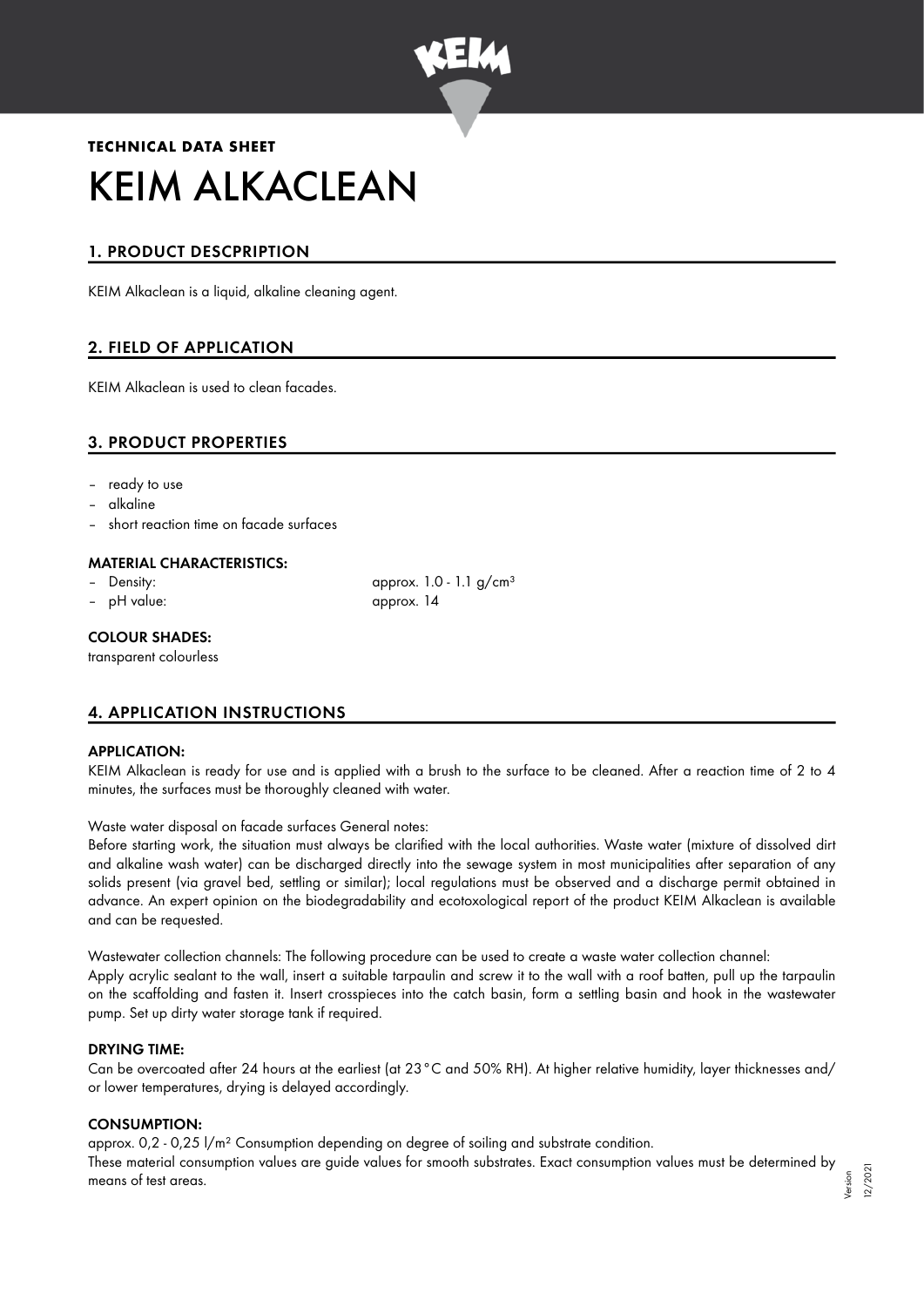#### CLEANING OF TOOLS:

Clean immediately with water.

## 5. PACKAGING

| <b>Container content</b> | Unit of measure | Quantity on pallet | Type of container |
|--------------------------|-----------------|--------------------|-------------------|
|                          |                 | 24                 | jerry can         |
|                          |                 | 96                 | jerry can         |

## 6. STORAGE

| max. storage time | <b>Storage conditions</b>                                                                   |  |
|-------------------|---------------------------------------------------------------------------------------------|--|
| 12 months         | keep container tightly sealed.<br>cool<br>frost-free<br>protected from heat and direct sun. |  |

## 7. DISPOSAL

For disposal information refer to section 13 of the safety data sheet.

EC WASTE CODE: Waste code: 08 01 17\*

## 8. SAFETY INSTRUCTIONS

Please, refer to the Material Safety Data Sheet.

## GISCODE:

GIS code: GG 70

## 9. GENERAL INFORMATION

Cover surfaces not to be treated, especially glass, ceramics and natural stone. Any splashes on surrounding surfaces or traffic areas must be rinsed off immediately with plenty of water.

Mixing with products not part of the system or other foreign additives is not permitted.

## 10. CERTIFICATES & QUALITY SEALS